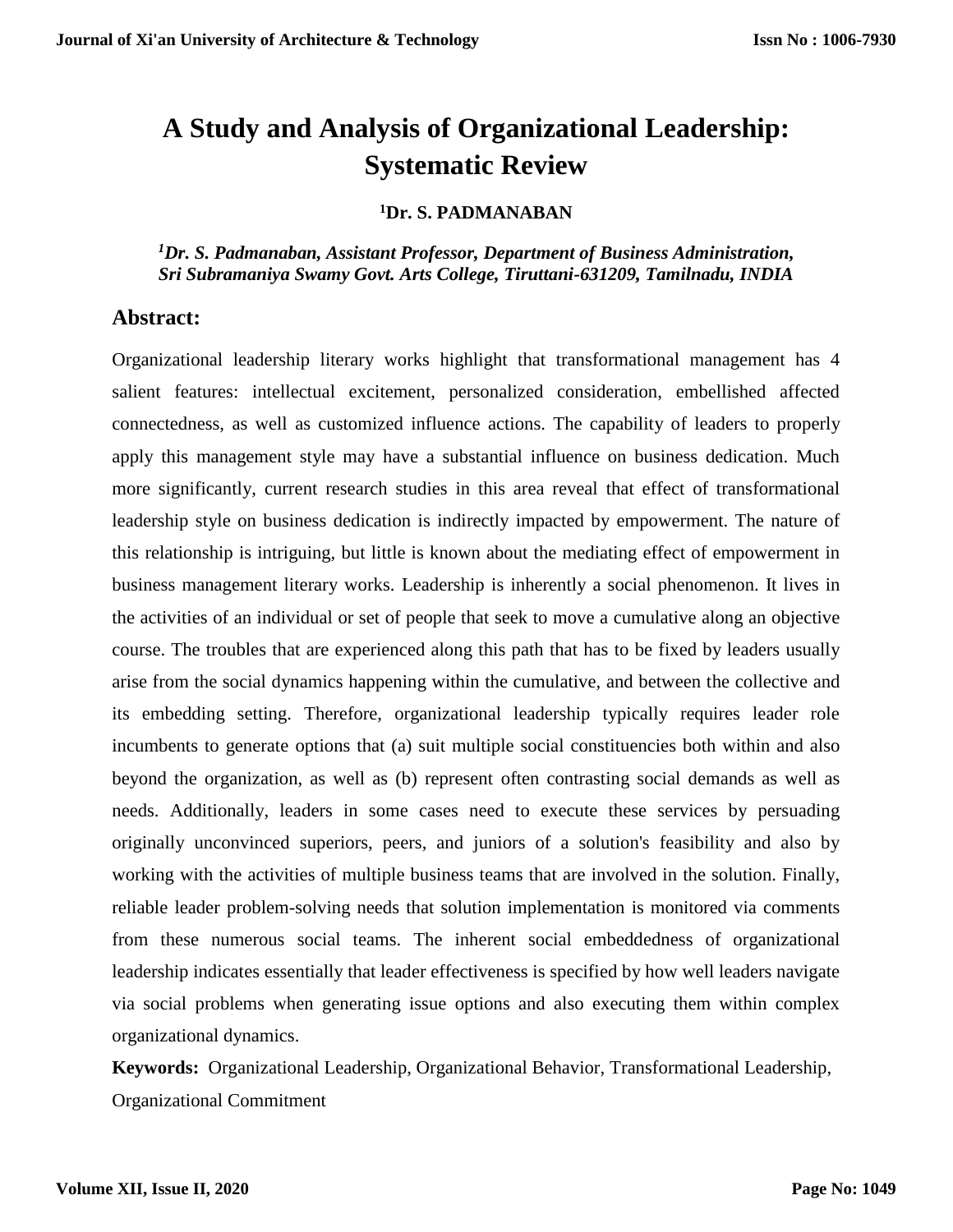#### **Introduction:**

Kinicki, A., & Kreitner, R. (2006) Organizational leadership is a double concentrated monitoring approach that functions in the direction of what is ideal for individuals and also what is ideal for a group in its entirety all at once. It is additionally an attitude and also job principles that empowers an individual in any type of duty to lead from the top, center, or bottom of a company. While reviewing every element of organizational management would certainly be well past the extent of this record, 5 vital parts of business leadership are identified listed below.

#### *Worldview*

Armitage, J. W., et al (2006) Business management requires creating an understanding of your own worldview along with the worldviews of others. Worldview is a composite picture created from the different lenses where individuals see the globe. It is not the like identity, political stance, or religious point of view, but does consist of these points. It incorporates whatever a specific thinks regarding the world, integrating the substantial and the abstract. An individual's worldview is specified by that individual's mindsets, viewpoints, beliefs, as well as the outside pressures the individual allows to affect them. Worldview is the "operating guidelines" for exactly how the specific interfaces with the globe. One who does not take into account how people user interface with the globe is in a much weak placement to lead these individuals. Furthermore, business management requires an understanding of the composite worldview of the organization, which consists of the several varied and also in some cases contrasting worldviews of the individuals within that organization.

#### *Strengths*

Parry, K. W., & Sinha, P. N. (2005) Successful leadership calls for taking advantage of strengths and handling around weak points. Strength can be specified as constant, near perfect efficiency in a task. A person must execute an activity at around a 95% success price in order to consider their efficiency of that activity a strengths. Toughness is not necessarily the same as capability: an ability is a toughness just if you can fathom on your own doing it repeatedly, gladly, and also effectively. The building blocks of toughness are:

- Skills-- normally persisting patterns of thought, sensation, or habits
- Understanding-- facts as well as lessons discovered
- $\triangleleft$  Skills-- the actions of an activity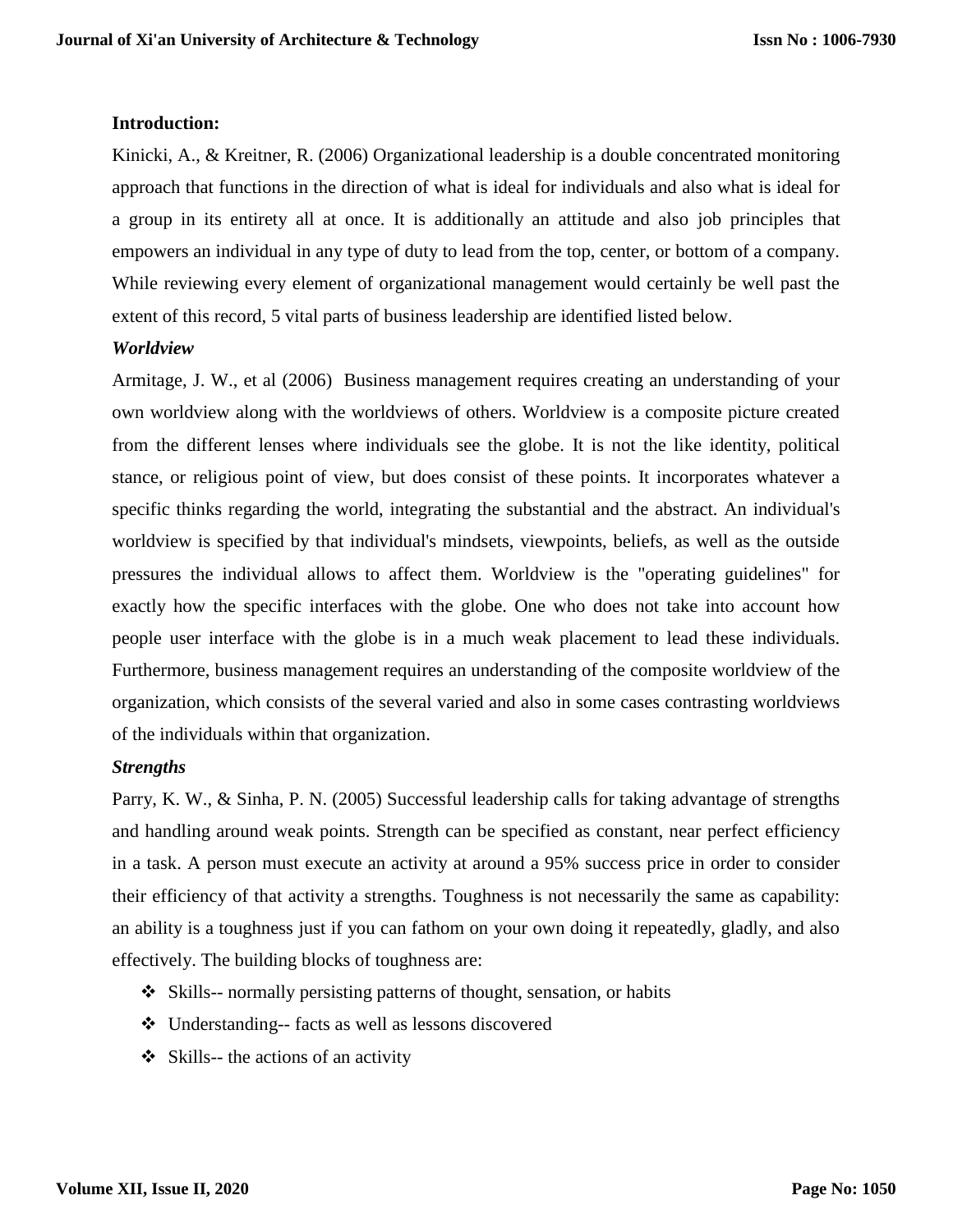Developing stamina in any kind of activity requires particular all-natural abilities. Although it is occasionally feasible to build strength without obtaining the appropriate understanding or skills, it is never feasible to possess a stamina without the requisite talent. The key to developing a bona fide toughness is to determine your dominant abilities and then improve them with understanding and skills.

One need not have strength in every facet of a role in order to excel in that function. That excellent performers must be well rounded is a prevalent myth. Superb performers are seldom well rounded; on the contrary, they are sharp. One will certainly excel only by optimizing one's strengths, never ever by dealing with one's weak points. Excellent performers discover ways to take care of around their weaknesses, releasing them to hone their strengths to a sharper point. Excellent entertainers do not neglect their weaknesses; they work with them just sufficient to ensure that they do not undermine strengths.

#### *Principles*

Brown, W., & May, D. (2012) Organizational leadership requires principles. Ethics aids leaders in stabilizing truth and commitment, individuals and communities, short-term and also longlasting, and justice vs. grace. Values are not an inoculation or a concession. It is a process and a lens through which leaders come close to an issue circumstance. Values get in touch with us to be objective, yet engaged. Efficient leaders utilize principles to look for the "covert option" in morally questionable situations. It is the compass whereby leaders navigate not just appropriate vs. wrong, yet likewise ideal vs. right.

#### *Communication*

Dexter, B., & Prince, C. (2007) Interaction is a device for people to interface with one another, with teams, and also with the remainder of the world. It is not a message, email, telephone call, or personal go to: these are methods/mediums of communication. Reliable communication calls for an understanding of the VABEs (Worths, Assumptions, Beliefs, Expectations) of those whom with we communicate. Comprehending a person's worldview and VABEs enables leaders to acknowledge however look past distinctions, focus on areas of contract, as well as to properly pay attention for as well as hear the messages of others. Leaders are able to move past interaction barriers (look, vocabulary, stutter, lisp, accent, etc) as well as focus on the message of the speaker.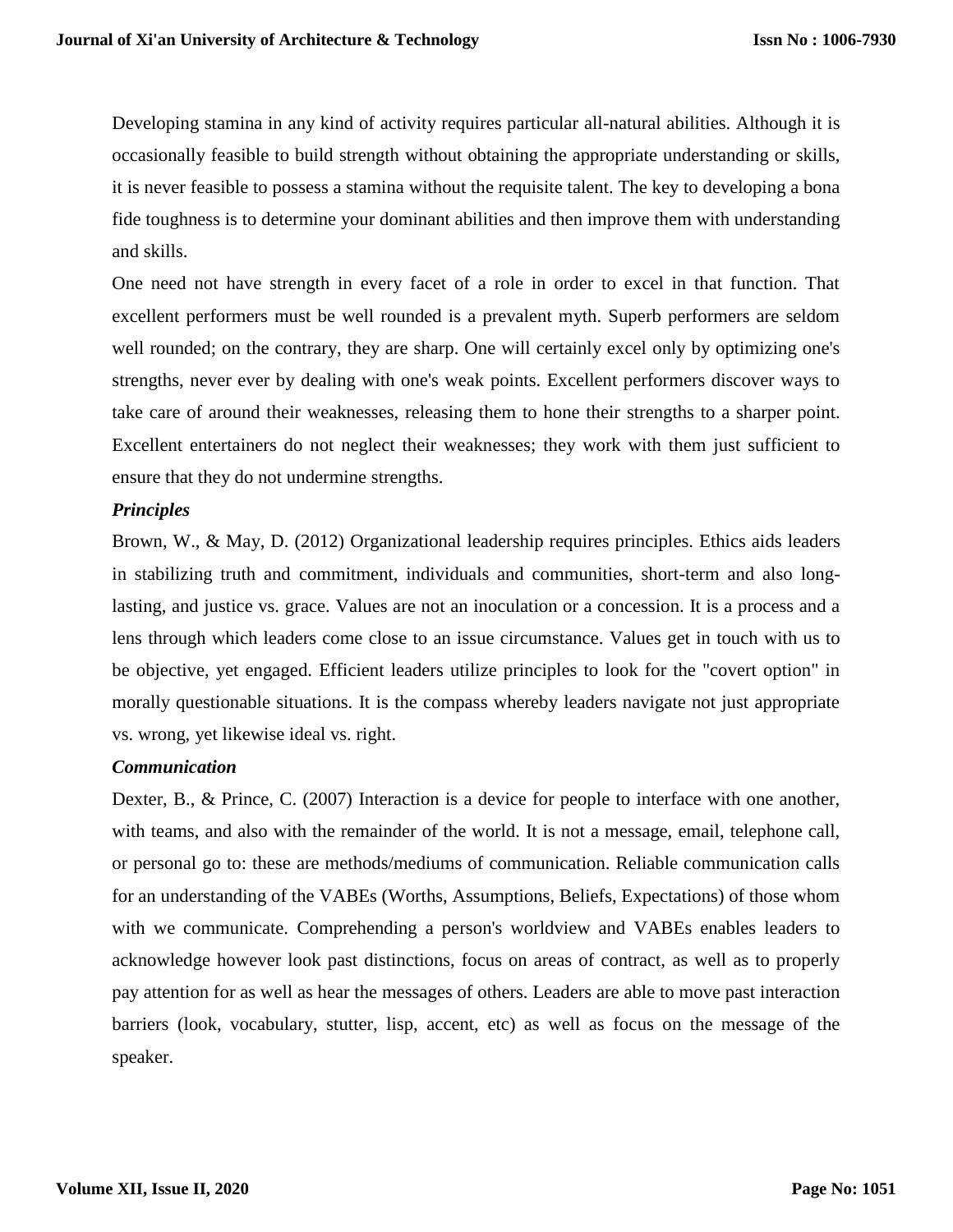# *Leadership*

Nielsen, K., et al (2008) studied about the case that people do not wish to be leaders for anxiety of rejection. Leaders have the ability to rise over this all-natural concern as well as lead by the instance of adding value to a company. Supervisors and also leaders are not the very same. Leaders possess critical thinking and not just an understanding of the vision of an organization, but additionally the capability to properly execute as well as interact that vision. Any individual, anywhere, at any kind of degree can be a leader. The foundations of management are:

- $\checkmark$  Truth informing
- $\checkmark$  Promise keeping
- $\checkmark$  Justness.
- $\checkmark$  Respect for the individual.

These four keystones integrated will certainly figure out exactly how the private leader is perceived by others, and in the case of business leadership, assumption is reality for all effective functions. A supervisor may have been handed over duty over many people, yet in stopping working to exhibit the keystones of leadership or otherwise possessing the requisite stamina, values, interaction, or grasp of worldviews, that manager is not a leader. As a matter of fact that supervisor might very well manage a leader who does possess leadership qualities. A simple examination of leadership is to "look behind yourself, do you see anybody following you?" If you do not, you are not a leader!

While there are many concepts of management, Douglas McGregor, a social psycho therapist and also Management Professor at MIT, determined two prominent management approaches/theories which he created as "Concept X" and "Theory Y":.

- Concept X-- "Hell or high water, we're going to obtain it done!" Thinks that workers are largely motivated by the lower order demands of Maslow's pecking order (physiological and also security requirements) and that reliable management requires strict as well as frequently revengeful micromanagement.

- Concept Y-- "I require your assistance ... exactly how are we going to do this?" Presumes that workers are mainly encouraged by higher order needs of Maslow's power structure (belonging, esteem and self-actualization) which effective administration requires developing the ideal problems as well as business culture which motivates employees to go after those requirements by adding worth to the company.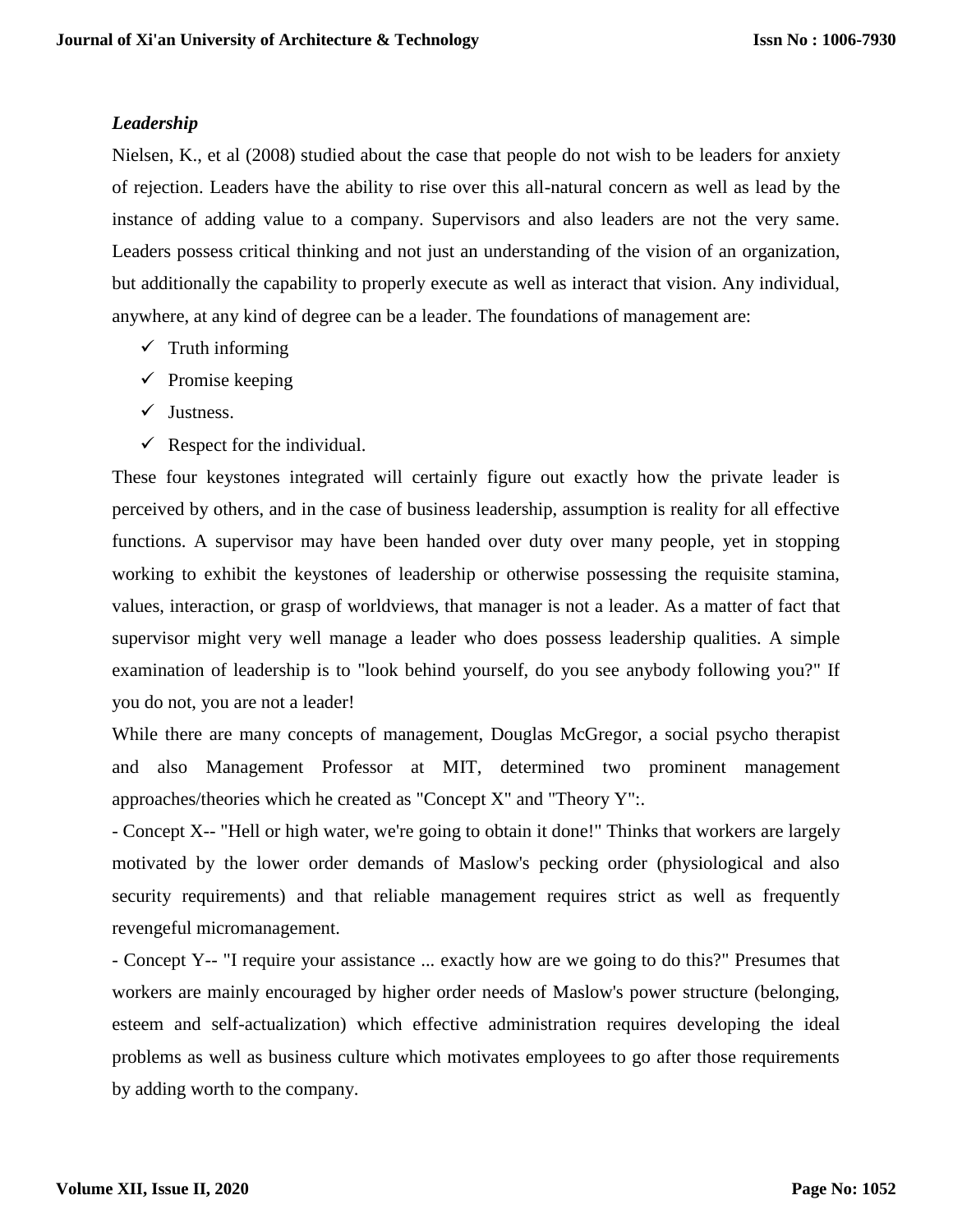Efficient leaders determine the suitable leadership theory for a provided situation. In some instance a leader might use a combination of Theories X and also Y. This determination is context delicate. Take into consideration the list below levels of James G. Clawson \'s "Degree 3 Leadership" and also associated tactics:.

- One-- visible behavior: Orders, commands, hazards, intimidation, incentives, incentives. This level is simply theory X.
- Two-- mindful idea: Debates, rationale, information, citations, references, evidence, adjustment. This degree can be a combination of theories X and also Y.
- Three-- VABEs: Visioning, function definition, sincerity, visibility, emotional storytelling, stories, tender emotions. This level is simply level Y.

Collins, D. B. (2002) Leaders might utilize different techniques of leadership. Several of the more vital approaches are:

- $\checkmark$  Design the means (set the instance).
- $\checkmark$  Share your vision (get others).
- $\checkmark$  Challenge the procedure (search for means to expand).
- $\checkmark$  Enable others to act (empowerment).
- $\checkmark$  Establish goals/build depend on (instructions).
- $\checkmark$  Encourage the heart (favorable support).

#### Trick takeaways.

Effective organizational management consists of:

- $\checkmark$  Functioning to understand the worldviews of others.
- $\checkmark$  Recognizing as well as establish your own toughness.
- $\checkmark$  Searching for the "surprise option".
- $\checkmark$  Focusing on the powerful message, not the messenger.
- $\checkmark$  Interesting the VABEs of others.
- $\checkmark$  Applying the suitable theories and also techniques of leadership to a provided scenario.

# **II- Literature Review:**

Elpers, K., & Westhuis, D. J. (2008) examined this post reports the results of nationwide research focusing on leader actions as well as work complete satisfaction of BSW and MSW social workers employed in social service companies. A stratified, systematic, arbitrarily selected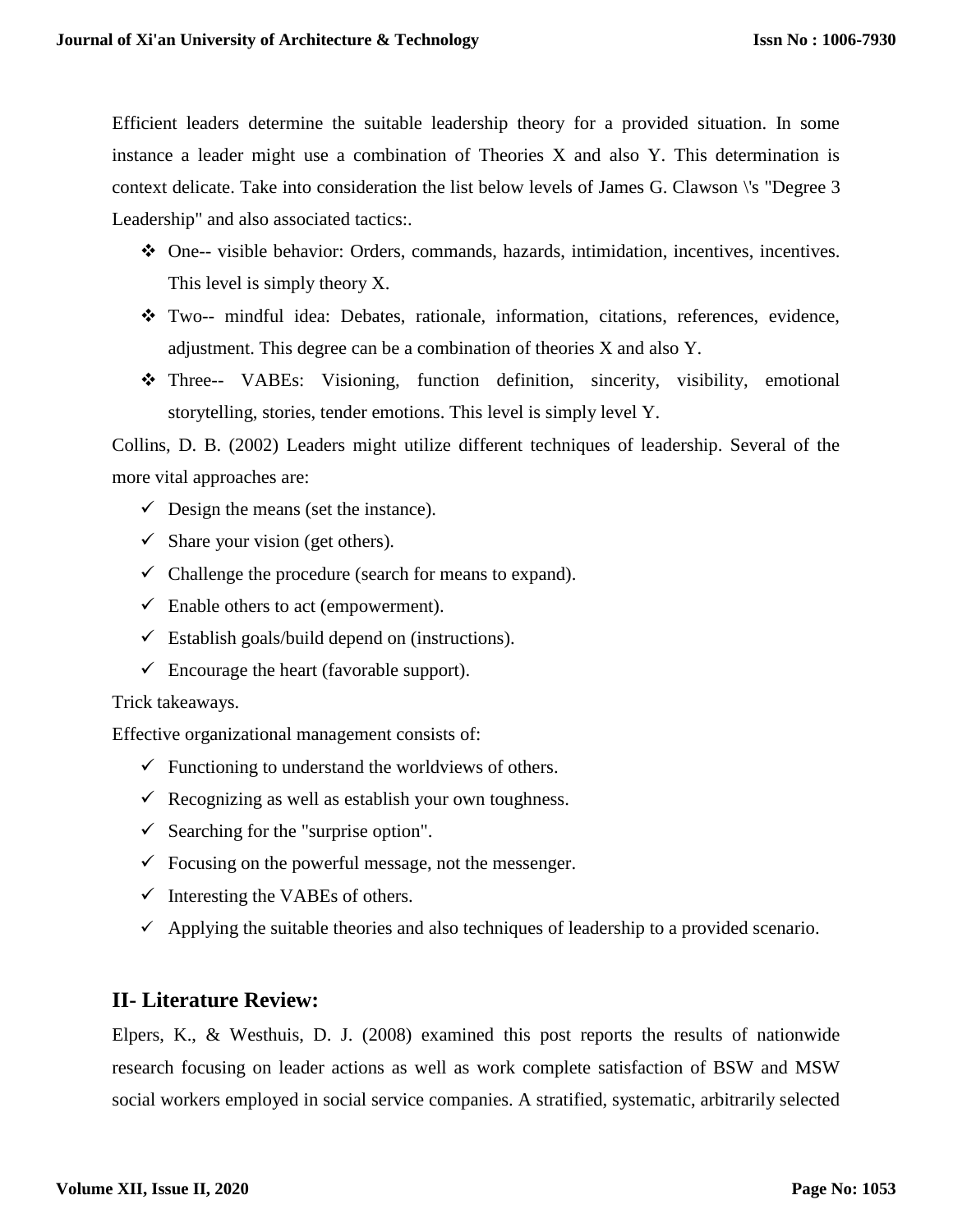sample of 2,500 social workers that are members of NASW in the USA was surveyed through making use of a mailed questionnaire. The last sample was made up of 833 practicing MSW and also BSW social workers. A crucial finding is that organizational management impacts task fulfillment. Academic programs require increasing their educational programs to address leadership advancement and deal with different programs on leadership to prepare pupils for business management duties.

Jaques, E., et al (1991) examined strong managerial leadership is a major factor in competition and efficiency in the organization. Firms have to develop a managerial organization framework that puts skilled managerial leaders right into suitable roles. The aim of this practical message is to offer a foundation for management at a realistic and reasonable level.

DiLiello, T. C., & Houghton, J. D. (2006) studied and observed the function of this paper is to develop and also present a design of self-leadership, innovation, and imagination. Design/methodology/approach drawing upon existing theoretical and empirical evidence the paper develops and presents a conceptual model of the relationships between self-leadership, development, creativity, and also business support. The paper additionally provides research study proposals based on the connections recommended by the design. Findings The model suggests that people with solid self-leadership will consider themselves to have more innovation and imagination capacity than people who have weak self-leadership and that individuals who have advancement, as well as creating capacity, will certainly be more probable to practice technology and imagination when they perceive solid support from the work environment than individuals who perceive weak support from the work environment. Study limitations/implications Future scientists must take a look at empirically the links recommended by this version in addition to various other connections insisted or implied by the imagination as well as self-leadership literary works as summed up in the paper. Practical implications The version recommends that business leaders would be well encouraged to motivate the practice of self-leadership amongst the members of companies while aiming to construct a workplace that sustains of creativity and technology at the team, supervisor, and also organizational degrees. Originality/value This paper makes a beneficial contribution to both the self-leadership and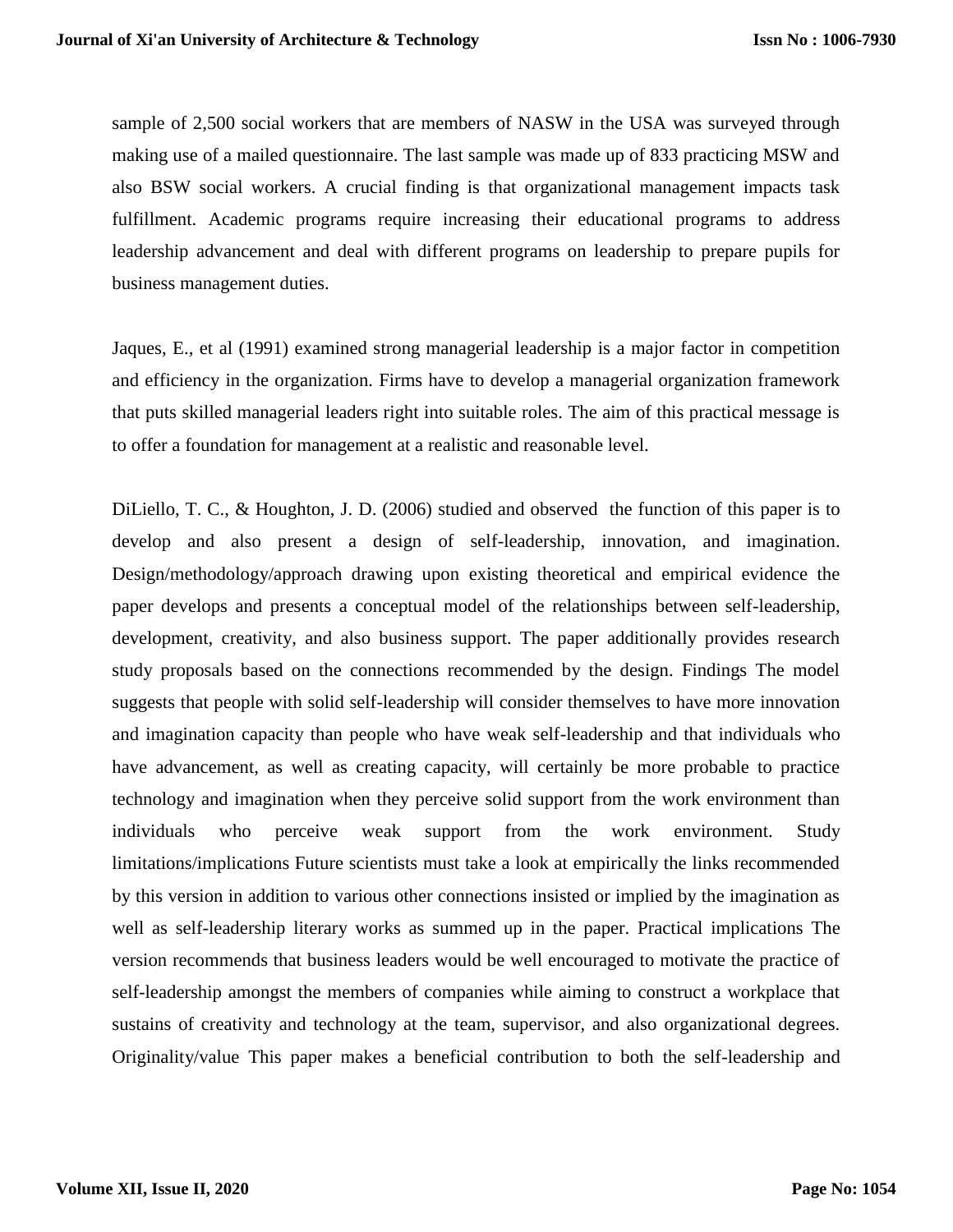creativity literary works by being among the first to take a look at the connections between these essential organizational concepts.

Safferstone, M. J. (2005) examined about the organizations those ubiquitous entities that offer a range of products and services in reaction to consumer wants along with calls for-- are confronted with considerable in addition to broadening barriers as well as possibilities in the twenty-first century. Given the continuous focus on business administration in addition to obligation, the competitive nature of the worldwide financial circumstance, the pervasive result of advancement, the change to knowledge-based companies, and also the demands of a dynamic labor force, viewers may presume that this moment around in our history asks for an increase focus on business leadership.

# **III – Organizational Education and Leadership Review:**

Leonard, H. S., & Goff, M. (2003) Business leadership is a cross-disciplinary area that checks out the psychology of leadership as well as its applications to companies. This incorporated discipline includes topics such as effective management and management styles, how to motivate workers, communication, running in varied features as well as markets, and transform application and management.

## *An In-Demand Field*

An absence of organizational management is a global issue that crosses all sectors, according to a study from the Globe Economic Online Forum on the Worldwide Outlook for 2015, which recognized the lack of management as the third-highest business challenge over the next year as well as a fifty percent. In the survey, 86 percent of the virtually 2000 respondents concur there is a globe management crisis.

This global concern is stood for in the UNITED STATE also; according to the Seminar Board's Developing Leaders for 2014 report, only one-third of U.S. business believe they work at recognizing future leaders.

## *Abilities Established in an Organizational Leadership Education and Learning*

Kreitz, P. A. (2008) Although strong leadership is often credited to possessing particular elements of leadership, leaders can additionally improve their efficiency by examining the science of management and just how to utilize emotional concepts to influence the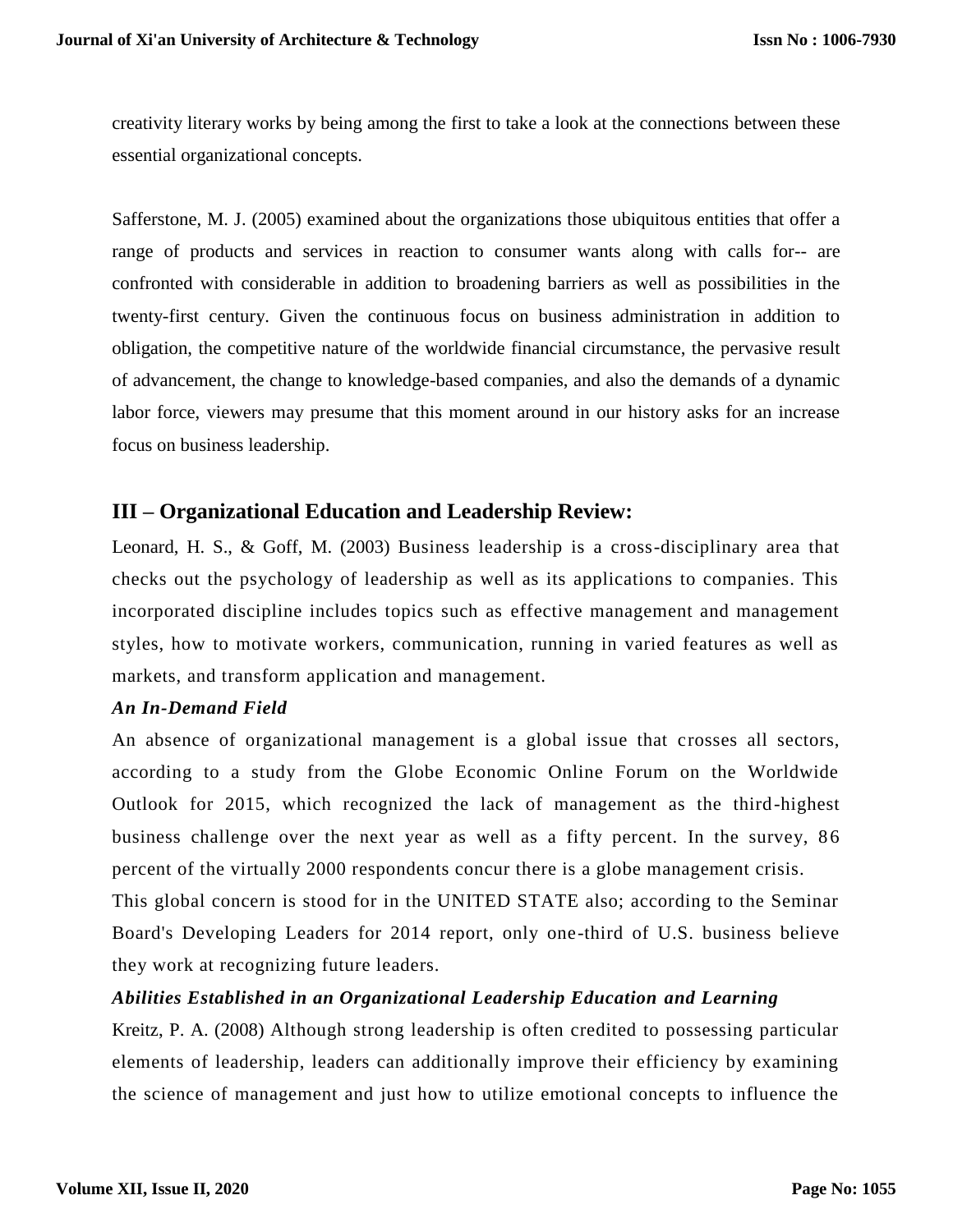human component of management. By taking a closer check out the leader, the fan as well as circumstance, organizational leadership covers the knowledge required to navigate all elements of the management procedure.



*Fig 1: Elements of Organizational Development*

A recent Forbes post notes the top qualities business look for in brand-new workers. Sector knowledge, analytics, utilizing computer software program are remarkably much down on the list. The leading 3 are:

- 1. The capacity to work in a group
- 2. The capability to make decisions and also address problems

3. The capacity to strategy, organize and also focus on job

These soft abilities carefully align with an Organizational Management degree, as solid leaders should be able to demonstrate all 3 of these abilities as well as motivate others to follow their lead.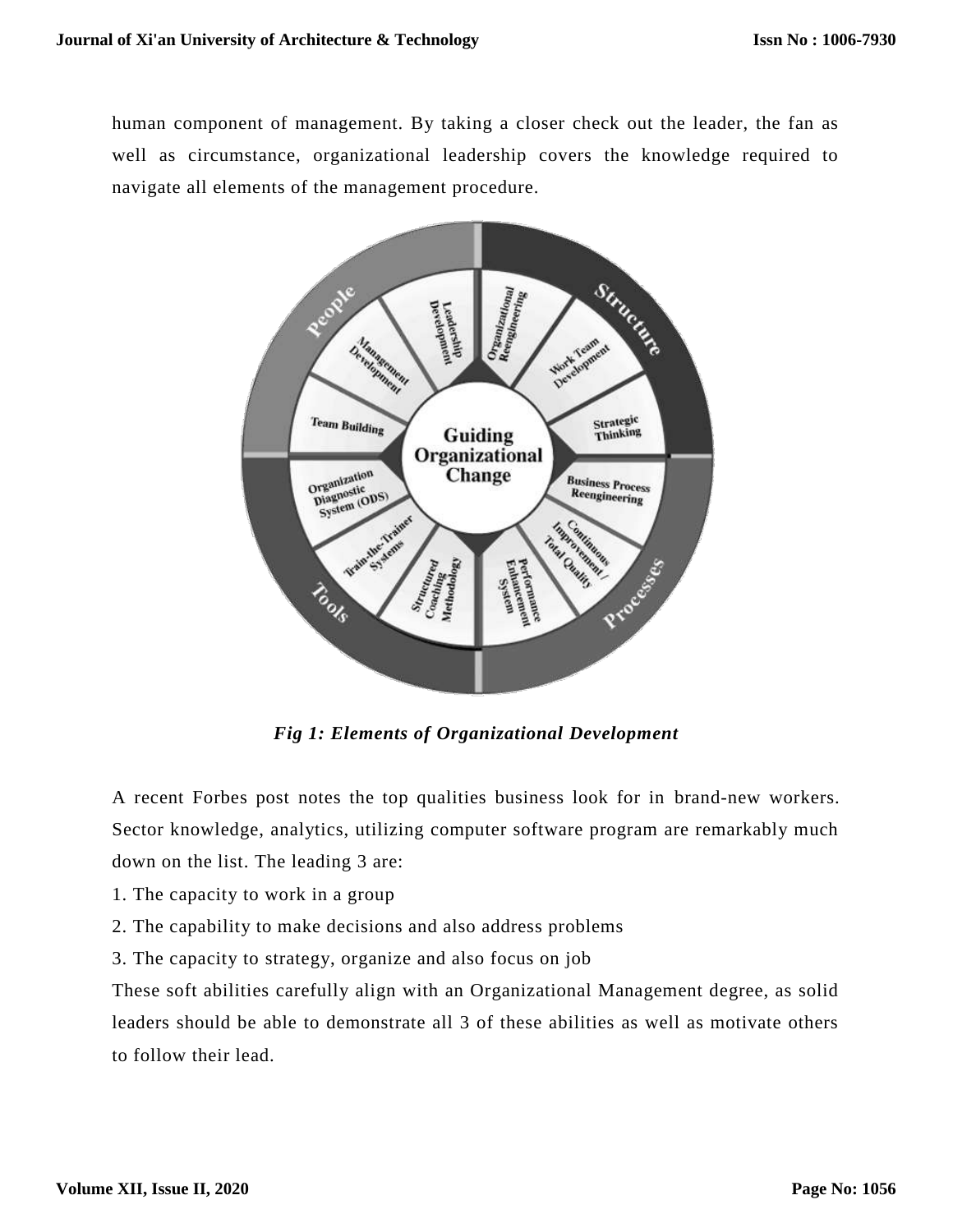Schwandt, D., & Marquardt, M. J. (1999) Organizational leadership education looks to establish dexterous leaders that can adjust to promptly transforming business demands across different units as well as fields. It positions a priority on having the ability to contend in a worldwide service atmosphere, and being able to motivate others that have various worldviews, values, mindsets, ideas as well as assumptions.

Corporate trainees will quickly find out that there's no one road to reliable management. Various designs should be employed to attain different objectives. Business leadership thinks about timeless leadership designs in addition to freshly emerging techniques, such as transformational management as well as authentic management.

Organizational Management Occupations

An corporate level prepares trainees for functions in a selection of features, including:

- *Consulting*: An organizational management graduate is prepared to assess monitoring tasks as well as recommend business on their leadership methods as well as abilities. This path might appeal to entrepreneurial-minded students, who can start their very own consulting companies, yet there are opportunities to give these services as component of a larger company.

- *Human resources:* Business leadership graduates will certainly have the skills necessary to lead big teams of individuals with various histories, functioning styles and expectations. Management experts will certainly additionally have the capability to deal with problem administration and also resolution.

- *Training and also advancement:* To make sure everyone in the organization is on the very same web page, it's essential to make certain everyone has the expertise to obtain the work done effectively and a solid understanding of common goals and also obligations. Training and also development leaders head up the process of de signing and distributing that info.

- *Education and learning:* Business management graduates can play an essential function in aiding pupils improve. Principals with strong leadership abilities are needed in primary, center and also secondary schools. At the university level, management discovered in an corporate company program can apply to admissions, financial assistance, academics, research and student solutions.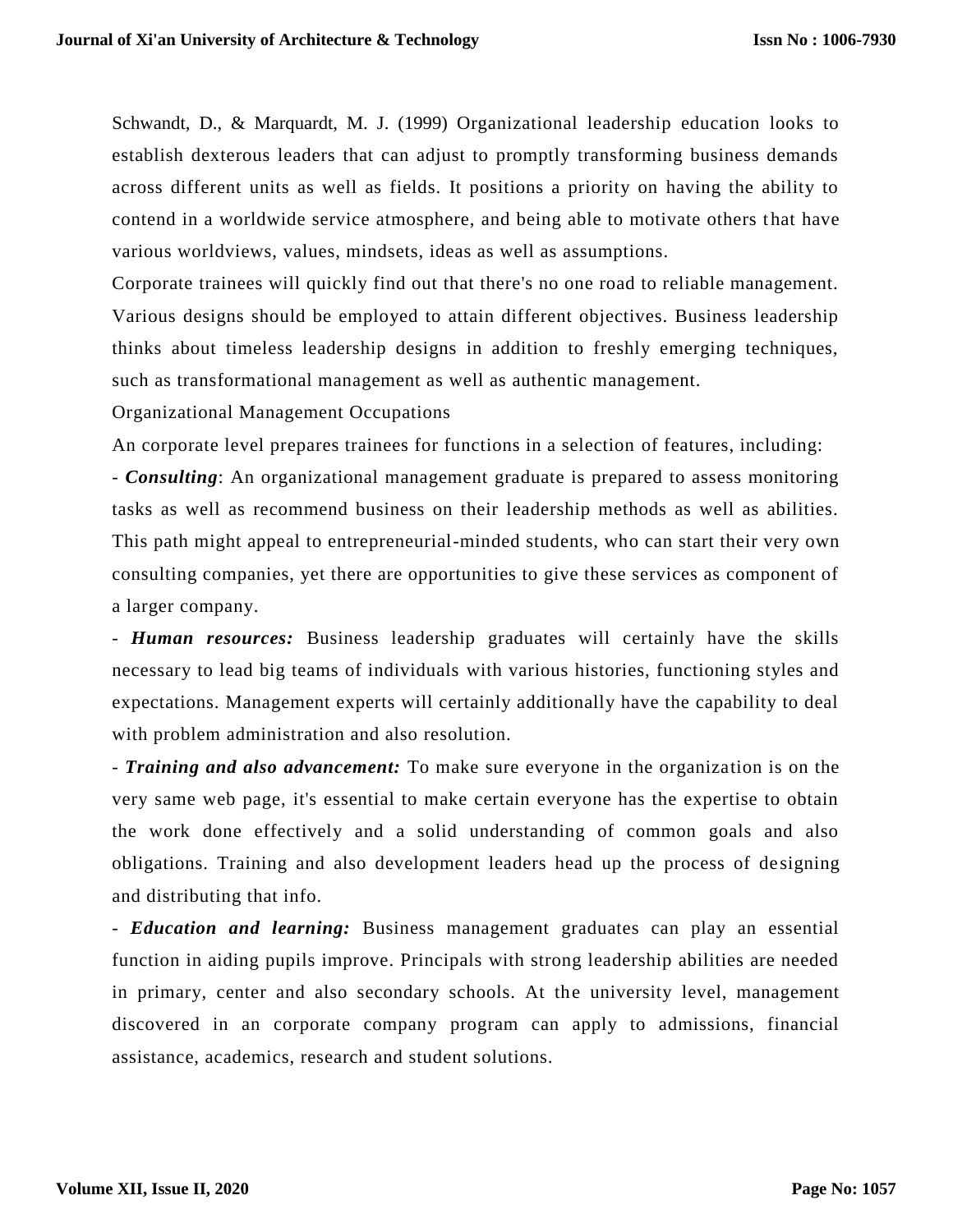# **IV - Organizational Leadership: Systematic Study:**

In action to the business issues and challenges recognized by a variety of authors beginning in the 1980s, a number of publications appeared on the topic of leadership development. Schaffer, B. S., & Riordan, C. M. (2003) The Lessons of Experience: Exactly How Effective Executives Develop at work offers price quotes of yearly corporate training expenses and also the costs associated with monitoring failures, as well as evaluate elements contributing to boosted management capacities. Although classroom-related discovering methods are useful, the writers preserve that management is an experts' art discovered via on-the-job successes as well as failings. Their publication is based upon 4 interview-based research studies including six major corporations and practically 200 successful execs. From more than 600 events as well as 1,500 lessons they distilled five developing themes as well as delineate the important methods which executive abilities and also abilities enhance as an outcome of challenging, work-related experiences. They end by offering an executive growth design, a checklist of factors that contribute to leader derailment, as well as a series of recommendations for aiding individuals pick up from their successes as well as failures. Sharlow, J., et al (2009) High Flyers: Establishing the Future Generation of Leaders builds on his earlier work by exploring the organizational context of leadership growth as well as incorporating executive growth, personnel systems, and organizational method. He challenges preferred assumptions underlying leadership training and also advancement and counsels that an organized, organization strategy-anchored, developmental perspective made to aid qualified individuals succeed outweighs the a lot more typical perspective that utilizes a survival-of-the-fittest mindset. Author ends by constructing the business case for critical executive growth, proposing a talent renovation version, offering developing layouts and also devices, and also outlining variables that add to as well as hinder improved management performance.

Mentioning the negative connotations classically related to the terms administration development and executives of education, Litano, M. L., & Major, D. A. (2016) Management by Design presents the notion of critical management development, a personalized technique designed to improve the capabilities of high-potential managers; it links classroom experiences to the work environment, utilizes interior training resources, as well as capitalizes on outside collaborations. The authors define assumptions underlying their version and also presume that management development not only enhances individual capabilities however likewise is a system to connect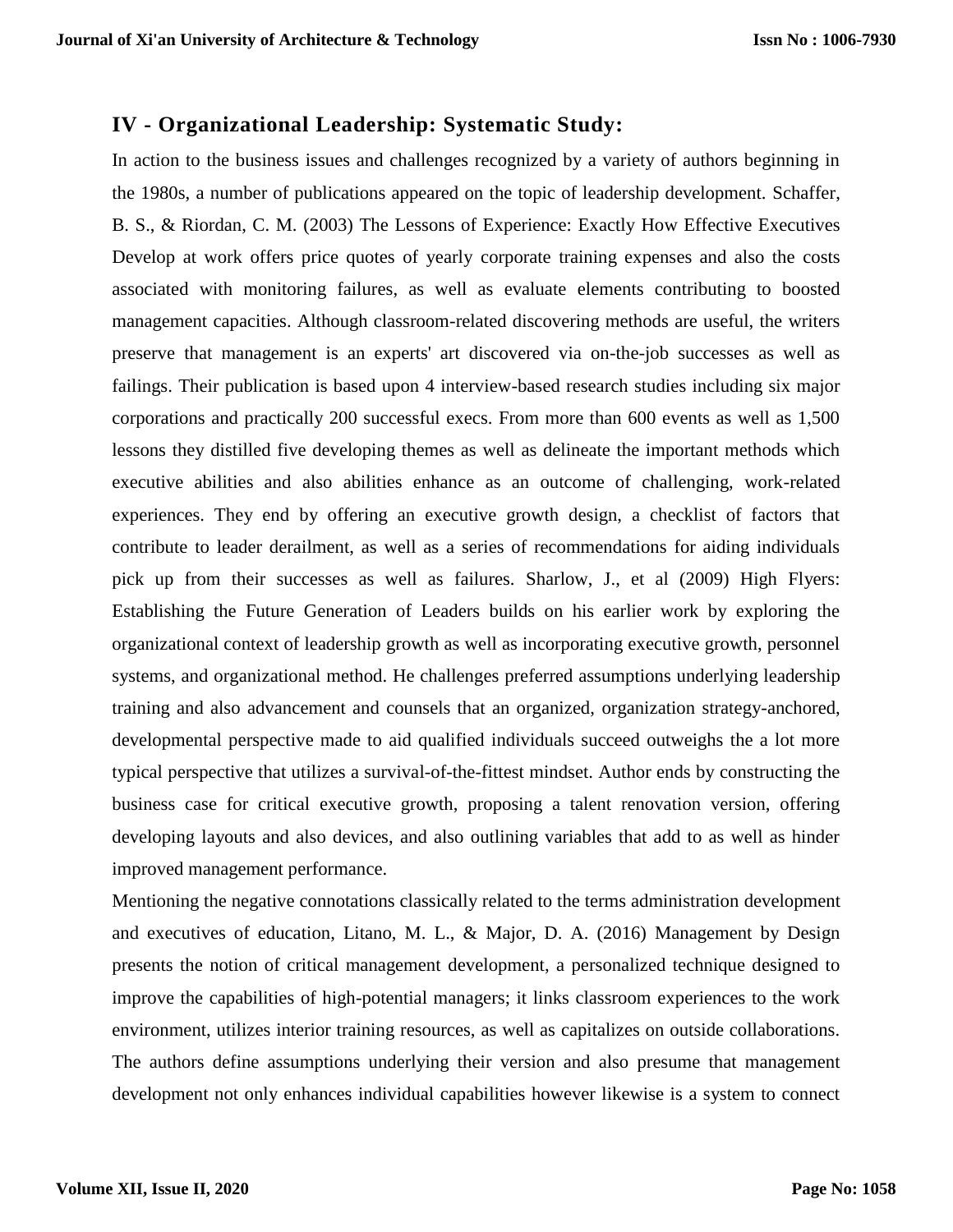as well as implement a company's critical intent. They recognize the most effective practices utilized by six well-recognized organizations and conclude by attending to the future of the area and also key elements of critical management development.

# **V – Conclusion:**

The literature works also reveals an evolutionary body of study that offers leaders with audio theoretical structures and also useful functional principles to assist their actions. While early writers were interested in enhancing efficiency of work and efficiency of workers, current writers have actually focused on the leader's proficiencies and also capacities, and probably a lot more significantly, the complex, reciprocal, social partnership that creates between leader and fan within the business context. Furthermore, leadership growth is implicit to becoming as well as boosting as a leader. Offered huge organizations' societal duties and also political and economic influence, there is a boosting focus on leaders' social, honest, and ethical responsibilities. Finally, although there are instances of brave, larger-than-life leaders, most organizations endure and also grow due to the dedication, capabilities, and empathy of day-to-day people: individuals who have a clear vision of the future, established direction, and also obtain outcomes; who consciously as well as favorably encourage, influence, as well as create others; that construct long-lasting partnerships as well as develop collaborative networks; whose honest habits and worth systems cause doing things right and also doing the ideal things; as well as who incorporate intelligence, compassion, and also activity. These characteristics have actually been, and also will certainly continue to be, the essence of organizational leadership.

# **VI – References:**

- $\clubsuit$  Elpers, K., & Westhuis, D. J. (2008). Organizational leadership and its impact on social workers' job satisfaction: A national study. *Administration in Social Work*, *32*(3), 26-43.
- Jaques, E., Clement, S. D., & Lessem, R. (1991). *Executive leadership: A practical guide to managing complexity*. Oxford: Blackwell.
- DiLiello, T. C., & Houghton, J. D. (2006). Maximizing organizational leadership capacity for the future: Toward a model of self-leadership, innovation and creativity. *Journal of managerial psychology*, *21*(4), 319-337.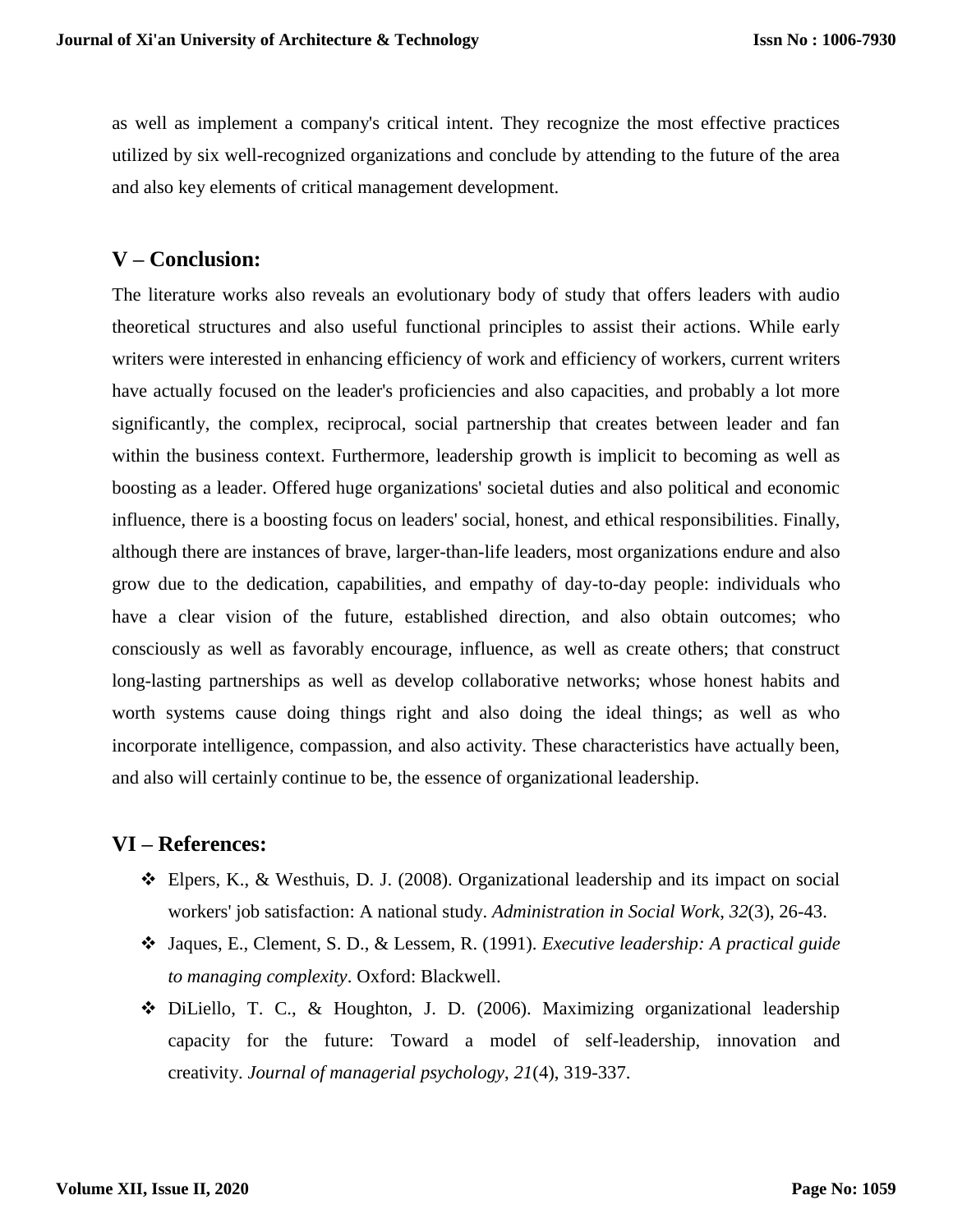- Safferstone, M. J. (2005). Organizational leadership: Classic works and contemporary perspectives. *Choice*, *42*(6), 959-975.
- Kinicki, A., & Kreitner, R. (2006). *Organizational behavior: Key concepts, skills & best practices*. New York: McGraw-Hill/Irwin.
- Armitage, J. W., Brooks, N. A., Carlen, M. C., & Schulz, S. P. (2006). Remodeling leadership: Developing mature leaders and organizational leadership systems (an introduction to the leadership maturity model™). *Performance Improvement*, *45*(2), 40- 47.
- Parry, K. W., & Sinha, P. N. (2005). Researching the trainability of transformational organizational leadership. *Human Resource Development International*, *8*(2), 165-183.
- Brown, W., & May, D. (2012). Organizational change and development. *Journal of Management Development*.
- $\div$  Dexter, B., & Prince, C. (2007). Evaluating the impact of leadership development: a case study. *Journal of European Industrial Training*.
- Nielsen, K., Randall, R., Yarker, J., & Brenner, S. O. (2008). The effects of transformational leadership on followers' perceived work characteristics and psychological well-being: A longitudinal study. *Work & Stress*, *22*(1), 16-32.
- Collins, D. B. (2002). Performance-level evaluation methods used in management development studies from 1986 to 2000. *Human Resource Development Review*, *1*(1), 91- 110.
- Leonard, H. S., & Goff, M. (2003). Leadership development as an intervention for organizational transformation: A case study. *Consulting Psychology Journal: Practice and Research*, *55*(1), 58.
- Kreitz, P. A. (2008). Best practices for managing organizational diversity. *The Journal of Academic Librarianship*, *34*(2), 101-120.
- Schwandt, D., & Marquardt, M. J. (1999). *Organizational learning*. CRC Press.
- Schaffer, B. S., & Riordan, C. M. (2003). A review of cross-cultural methodologies for organizational research: A best-practices approach. *Organizational research methods*, *6*(2), 169-215.